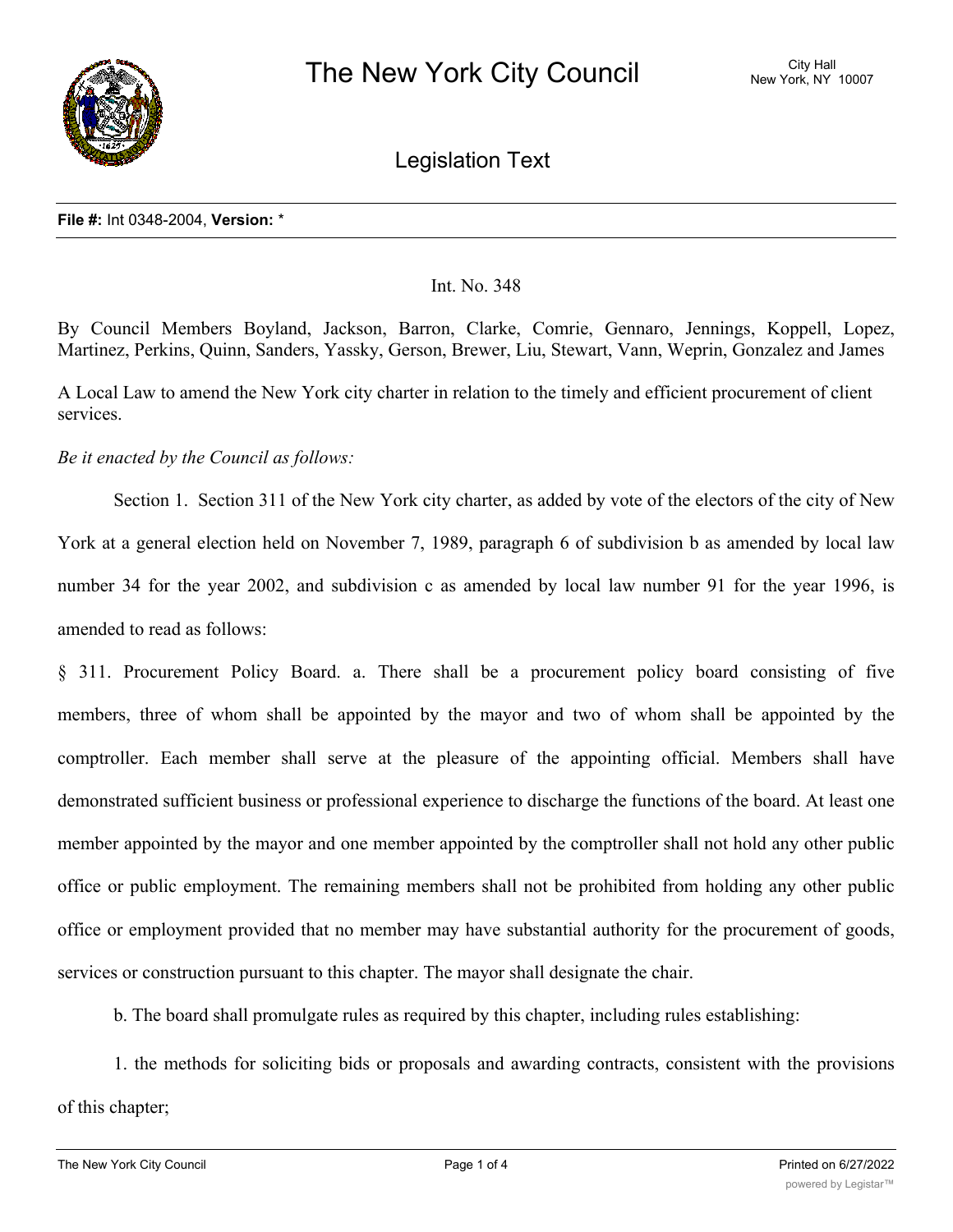## **File #:** Int 0348-2004, **Version:** \*

2. the manner in which agencies shall administer contracts and oversee the performance of contracts and contractors;

3. standards and procedures to be used in determining whether bidders are responsible;

4. the circumstances under which procurement may be used for the provision of technical, consultant or personal services, which shall include, but not be limited to, circumstances where the use of procurement is (a) desirable to develop, maintain or strengthen the relationships between non-profit and charitable organizations and the communities where services are to be provided, (b) cost-effective, or (c) necessary to (i) obtain special expertise, (ii) obtain personnel or expertise not available in the agency, (iii) to provide a service not needed on a long-term basis, (iv) accomplish work within a limited amount of time, or (v) avoid a conflict of interest;

5. the form and content of the files which agencies are required to maintain pursuant to section three hundred thirty-four and such other contract records as the board deems necessary and appropriate;

6. the time schedules within which city officials shall be required to take the actions required by this chapter, sections thirteen hundred four and thirteen hundred five, or by any rule issued pursuant thereto, in order for contracts to be entered into, registered or otherwise approved, and [recommended] time schedules within which city officials should take action pursuant to any other provision of law or rule regarding individual contracts, which rules shall specify the appropriate remedies, including monetary remedies, for failure to meet the terms of any applicable schedule for taking

such actions. The board may set forth exceptions to these rules. The promulgation of rules defining time schedules for actions by the division of economic and financial opportunity of the department of small business services and the division of labor services of such department shall require the approval of each division, as such rules pertain to actions required of such divisions, prior to the adoption of such rules by the procurement policy board;

7. procedures for the fair and equitable resolution of contract disputes; and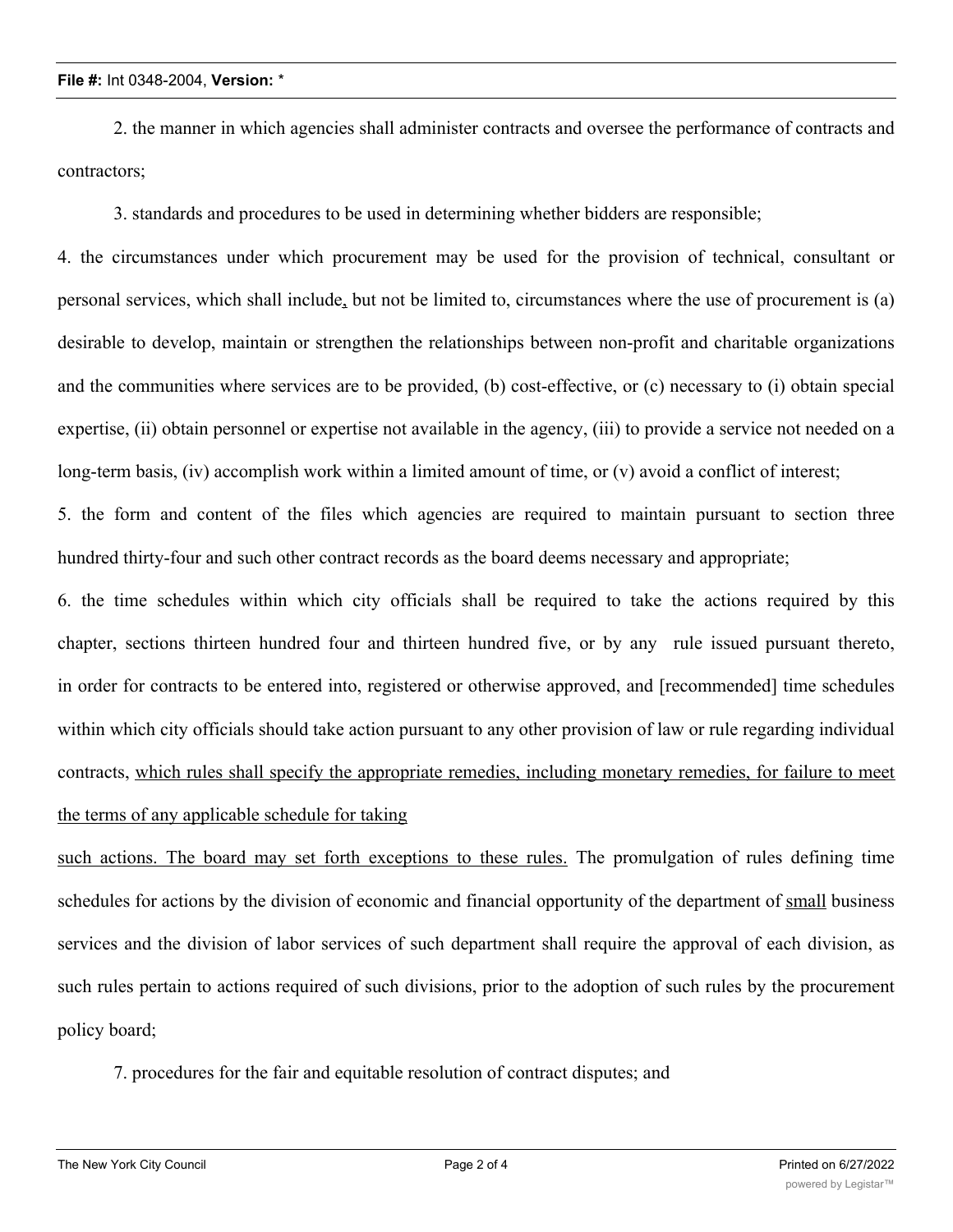### **File #:** Int 0348-2004, **Version:** \*

8. such other rules as are required by this chapter.

c. The board may promulgate such additional rules, policies and procedures consistent with and as may be necessary to implement the provisions of this chapter. The board shall annually review all of its rules, policies and procedures and make such revisions as the board deems necessary and desirable. Nothing herein shall prevent the board from reviewing its rules, policies and procedures, and making such revisions as the board deems necessary and desirable, more than once per year.

d. The board shall promulgate rules to facilitate the timely and efficient procurement of client services, and to ensure that such contracts are administered in the best interests of the city. Such rules shall include but not be limited to: (i) rules authorizing city agencies to meet annual financial audit requirements through the acceptance of consolidated audits across multiple contracts and multiple agencies; (ii) rules providing for expedited renewal or extension of existing client services contracts; (iii) rules mandating the promulgation of draft and final contract plans by all agencies procuring client services.

e. The board shall submit an annual report to the mayor, comptroller, and council setting forth the professional standards for agency contracting officers adopted by the mayor, including any applicable certification process.

[d] f. In the promulgation of any rules pertaining to the procurement of construction or construction related services, the board shall consult with any office designated by the mayor to provide overall coordination to the city's capital construction activities.

[e] g. The board shall make such recommendations as it deems necessary and proper to the mayor and the council regarding the organization, personnel structure and management of the agency procurement function including, where appropriate, recommendations for revision of this charter or local laws affecting procurement by the city. Such reports may include recommendations regarding agency use of advisory groups to assist in preparation of bids or proposals and selection of contractors. The board shall also review the form and content of city contract documents and shall submit to the law department recommendations for